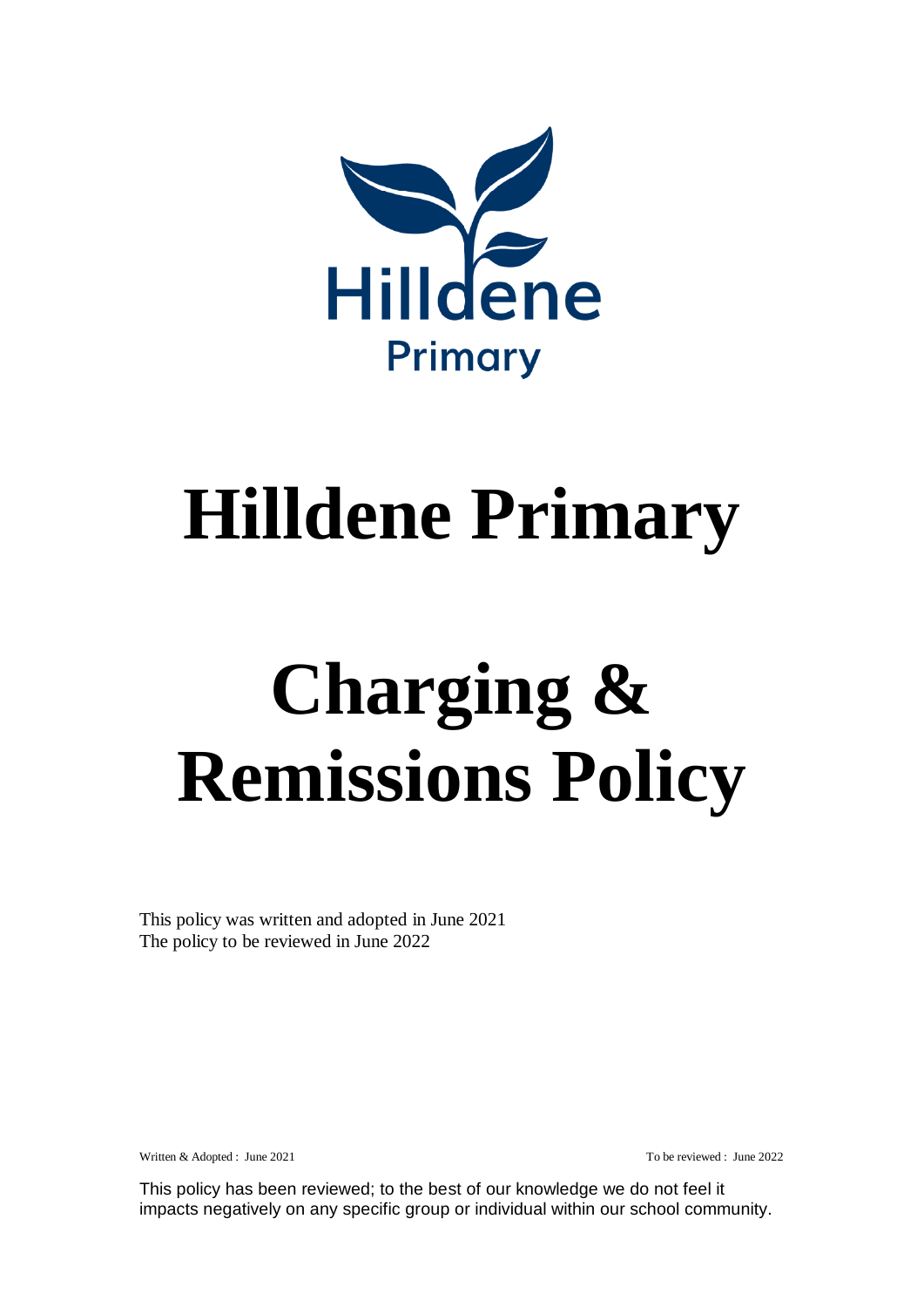# **HILLDENE PRIMARY SCHOOL**

# **CHARGING AND REMISSIONS POLICY**

Hilldene Primary School's Governing Body has adopted the Local Authority's Charging and Remissions Policy. Our policy is as follows:

#### **Music Tuition and Hire of Musical Instruments**

Pupils who are learning to play an instrument within a group, with a member of the Peripatetic Music Team will be charged a proportion of the cost of those lessons. (See Appendix 1 for charges). Payment is made in advance at the end of the preceding term.

A pupil receiving an individual lesson will bear the full cost as per LA charges.

#### **Materials and Cooking Ingredients**

No charge is levied for any materials eg. art, design technology or ingredients used by pupils during lessons or extra curricular clubs.

#### **Residential Visits**

Each year residential trips are organised for pupils in Year 5 and 6. We do subsidise the cost of these trips by paying the initial deposit, together with an additional balancing sum and covering transport costs from the school budget by using Pupil Premium funding. We ask parents/carers to contribute a voluntary contribution for the remaining balance of these trips. Should insufficient voluntary contributions be received, these visits may be cancelled. Allowance is made for parents/carers in receipt of relevant benefits to pay a further reduced sum.

Sufficient notice (up to one year) is given to allow for regular instalment payment. These payments are recorded on an individual pupil payment card. Contributions are accepted at any time within the specified time scale.

If there were to be a change of circumstances whereby the school has surplus funds related to a residential visit, refunds will be issued if this surplus amounts to more than £5 per head.

#### **Educational Visits taking place during the school day.**

Parents/carers are asked to make a contribution to cover the cost for their child's share of the total expenditure. This will be discussed on an individual basis.

If necessary, the school will financially support school trips through a subsidy from the main delegated budget.

Written & Adopted : June 2021 To be reviewed : June 2022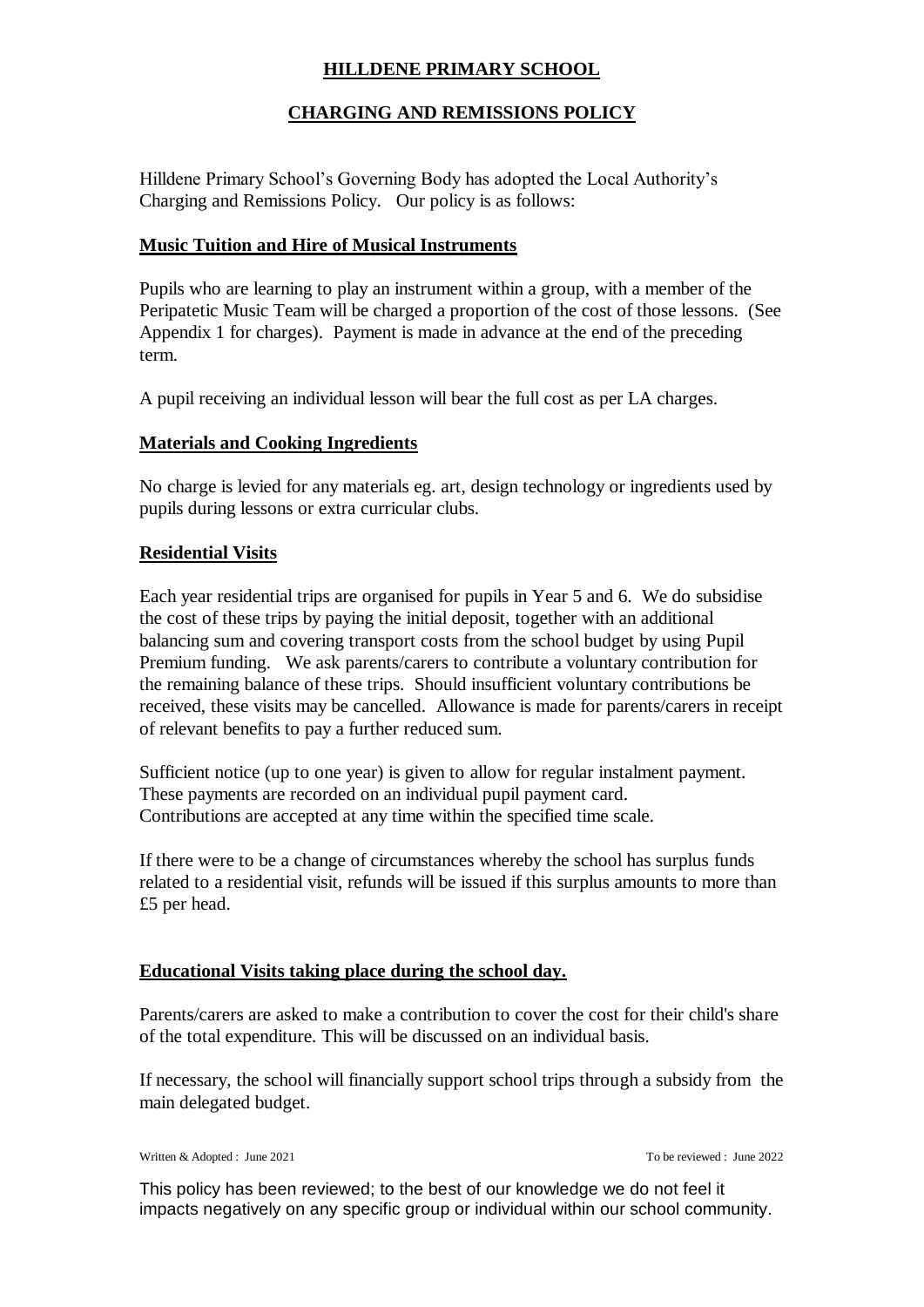Without parents' / carers' contributions the viability of the trip is in question and may result in cancellation. Educational visits are planned so that no profit is made.

If there were to be a change of circumstances whereby the school has surplus funds related to an educational visit, refunds will be issued if this surplus amounts to more than £5 per head.

# **Milk Money**

Parents/carers of Foundation/KS1/KS2 children are charged a set amount of money (identified by the LA) each term if they wish their child to have a carton of milk each day. Payment is made directly to Cool Milk. Children under 5 years of age or who are entitled to Free School Meals make no payment.

# **Children accepting a full time (30 hours) Nursery place to cover the cost of midday supervision**

Parents/carers will be asked to pay termly in advance a daily amount to cover the cost of midday supervision. Failure to make this payment in advance will result in a 30 hour place being withdrawn and a 15 hour place offered. Parents are also given the option of taking their child home for lunch.

# **Lettings**

The school may consider lettings in line with its agreed Lettings Policy. (See Appendix 1 for charges).

#### **Families on Low Income**

Pupils whose parents/carers are in receipt of relevant benefits are deemed by the Council to come from families on low incomes. The school will subsidise the costs of Out of School Hours learning for families where there is a case of hardship. All cases will be dealt with in confidence by the Headteacher on an individual basis as appropriate.

# **Out of school hours clubs paid for by the School**

Payments made to providers of out of school hours clubs will be standardised to ensure a consistency (See Appendix 1 for rates).

This policy will be reviewed annually in the Summer Term by the Finance, Personnel and Premises Committee in view of the needs of our school and pupils and also to meet any changes made by LA in their own Charging and Remissions Policy.

Written & Adopted : June 2021 **To be reviewed : June 2022**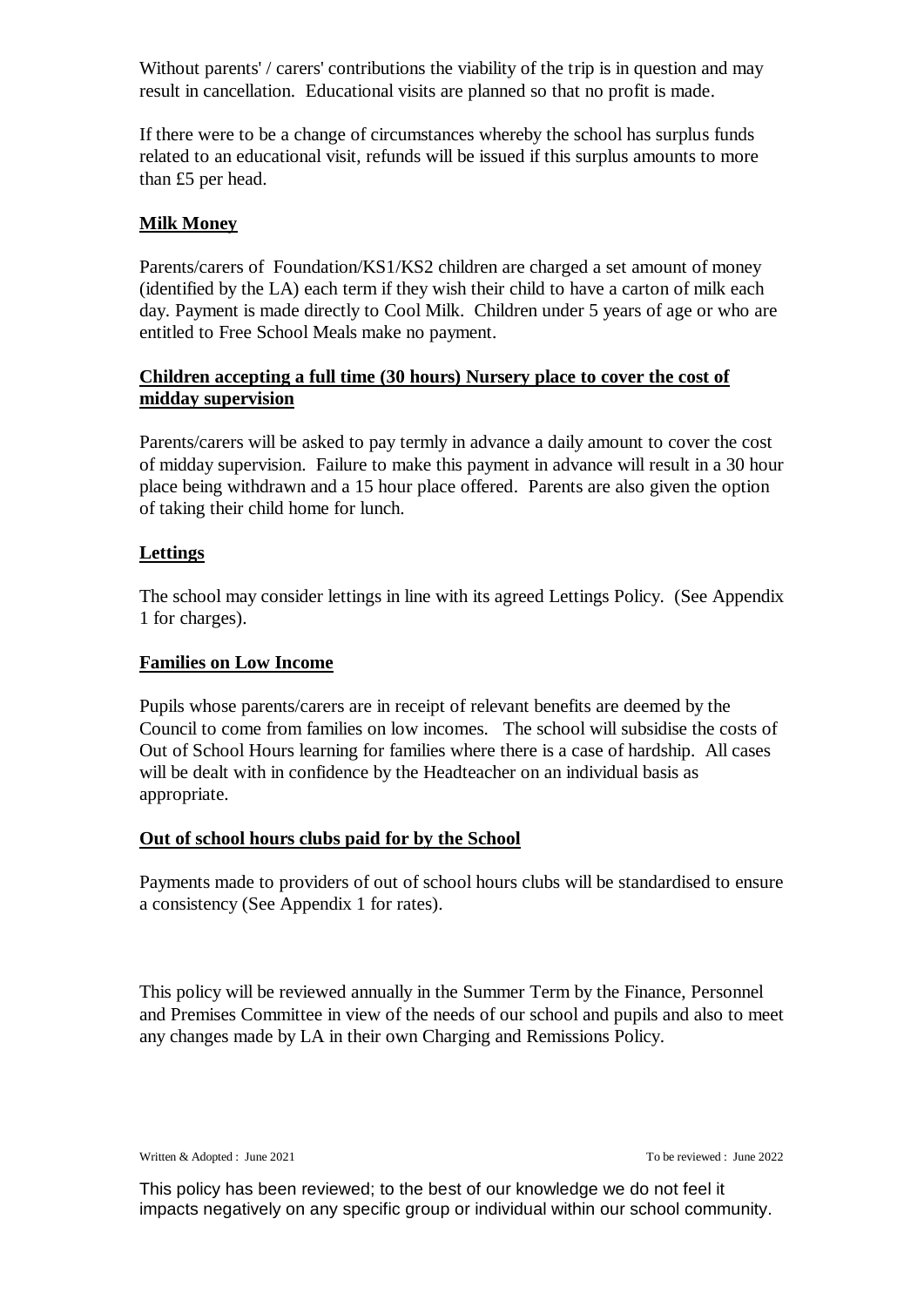# **Appendix 1**

# **Scale of Charges**

#### **Music Tuition and Hire of Musical Instruments**

£30 per term for each pupil taking part in a group music lesson taught by LA peripatetic music teachers through the Havering Music School. This charge includes the loan of the appropriate musical instrument.

The amount reduces to £25 per term for those pupils who supply their own instrument.

Parents are expected to make payment termly in advance

The Governing Body recognise that these rates will not cover the total cost of music tuition in school but agree to subsidise the difference from the School Budget.

#### **Breakfast Club**

Our breakfast club is open to all pupils in the school from 7.45am to 8.40am on a daily basis. From September 2018 the charges will be:

> £2.00 per day for 1 child £3.00 per day for 2 children £4.00 per day for 3 children

These charges are reviewed annually in the Summer Term.

The Governing Body recognise that the amount charged per day does not cover the total costs incurred in running the club but agree to subsidise the difference from the School Budget.

At the discretion of the Headteacher, a subsidy may be applied to any child who is deemed to be disadvantaged and would benefit from attendance at the Breakfast Club.

#### **Nursery lunchtime supervision**

For 2021/22 parents will be asked to pay £5 per child per day termly in advance to cover the cost of midday supervision. This year parents will be offered the option of taking their child home for lunch.